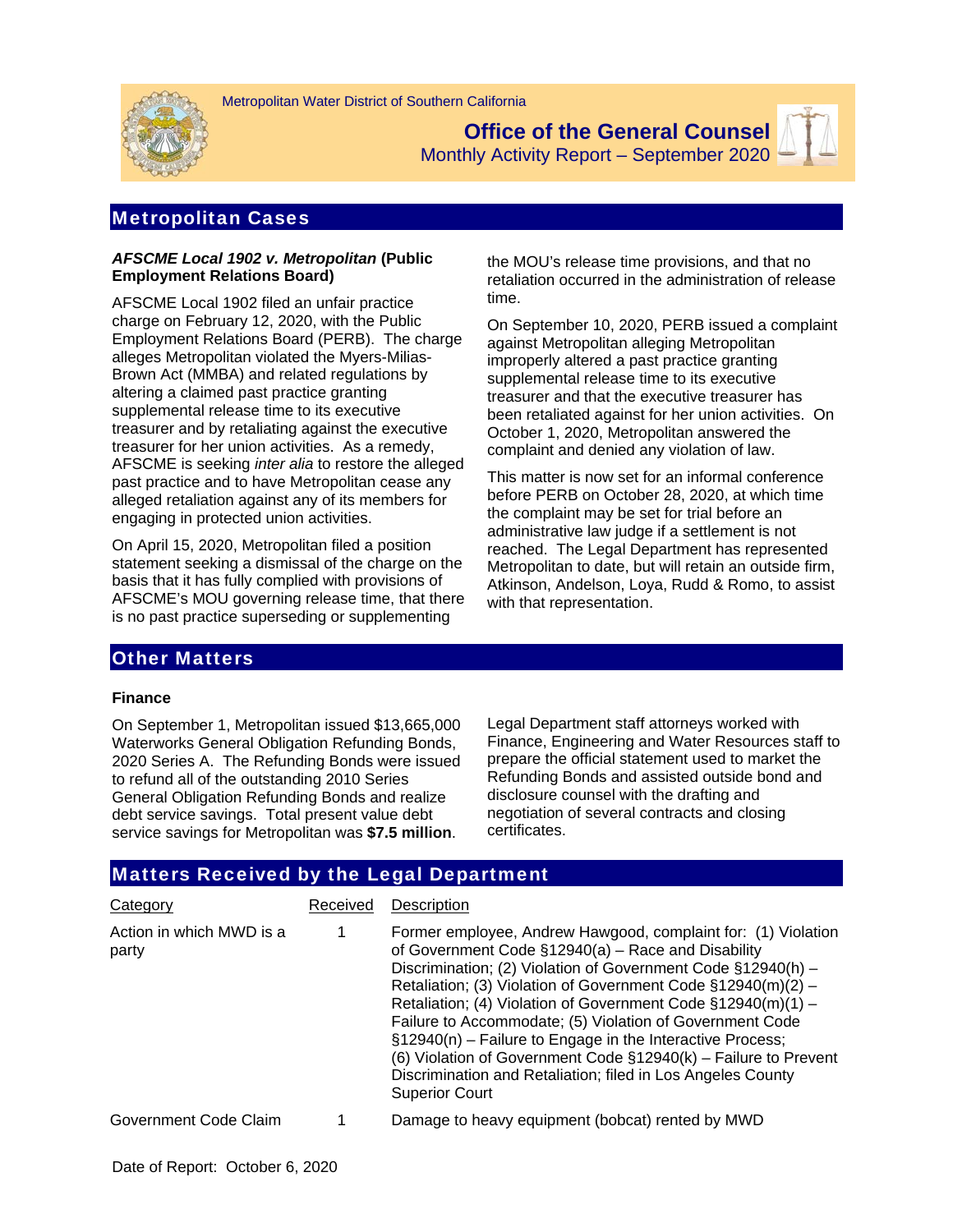| <b>Office of the General Counsel</b><br>Page 2 of 11<br>Monthly Activity Report - September 2020 |    |                                                                            |                                                                                                                                                         |  |
|--------------------------------------------------------------------------------------------------|----|----------------------------------------------------------------------------|---------------------------------------------------------------------------------------------------------------------------------------------------------|--|
| Requests Pursuant to the                                                                         | 11 | Requestor                                                                  | <b>Documents Requested</b>                                                                                                                              |  |
| <b>Public Records Act</b>                                                                        |    | <b>AECOM</b>                                                               | <b>MWD Annual Report of</b><br><b>Professional Services</b><br>Agreements for FY 2019/20                                                                |  |
|                                                                                                  |    | <b>Center for Contract</b><br>Compliance (2 requests)                      | Contract information relating to<br>(1) Casa Loma Siphon Barrel<br>No. 1 Steel Pipe Furnishing, and<br>(2) CRA Housing HVAC Split<br>System Replacement |  |
|                                                                                                  |    | Eastern Municipal Water<br><b>District</b>                                 | Documents regarding the<br>AVEK/LADWP wheeling/transfer<br>agreement                                                                                    |  |
|                                                                                                  |    | The Holt Group                                                             | <b>Colorado River Watershed</b><br>Sanitary Survey - 2015 Update                                                                                        |  |
|                                                                                                  |    | <b>MWD Employee</b>                                                        | Records relating to time of entry<br>at Weymouth                                                                                                        |  |
|                                                                                                  |    | <b>Naval Facilities Engineering</b><br>Command Center for the<br>Southwest | Most recent PFOS/PFOA data<br>from the effluent of MWD's<br>treatment plants                                                                            |  |
|                                                                                                  |    | Private Citizen                                                            | MWD easements located on<br>property in Fallbrook                                                                                                       |  |
|                                                                                                  |    | <b>Public Works Contract</b><br>Compliance                                 | Contract information relating to<br>F. E. Weymouth Water<br><b>Treatment Plant Air Compressor</b><br>Canopy                                             |  |
|                                                                                                  |    | Smith and Dailey                                                           | Names, positions, and email<br>addresses for current MWD<br>employees, elected officials and<br>volunteers                                              |  |
|                                                                                                  |    | University of Oxford Graduate<br><b>Student</b>                            | MWD documentary film made in<br>1937 titled, "Empire of the West"                                                                                       |  |
| <b>Other Matters</b>                                                                             | 1  | Wage garnishment                                                           |                                                                                                                                                         |  |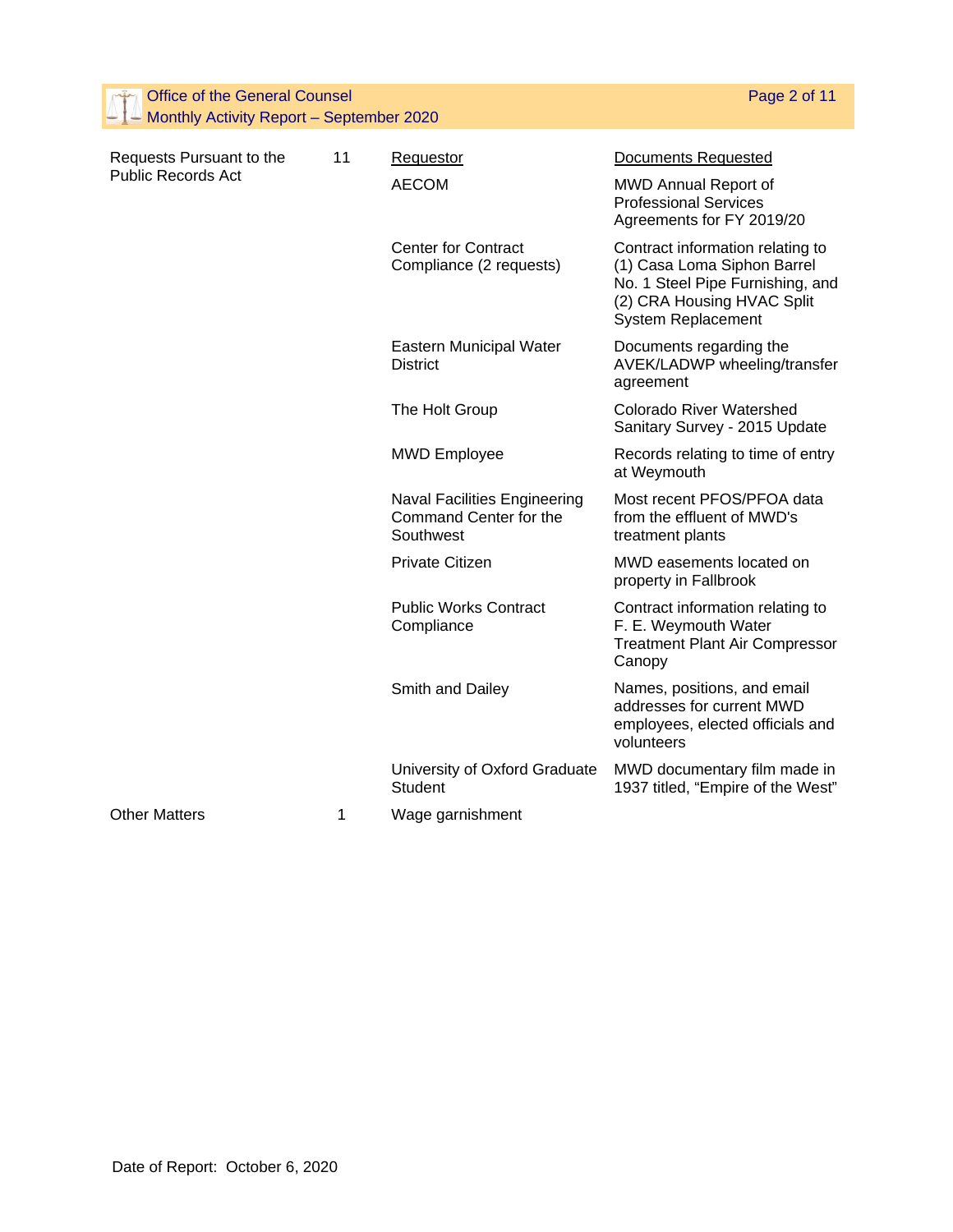

| <b>Bay-Delta and SWP Litigation</b>                                                                                                                                                                                                                                                                                                                                                                                                                                                                                                                                                                                                                                                                                                                                                                                                                                                        |                                                                                                                                                                                                                                                                                                                                                                                                                                                                                                                                                                                                                                                                                                                                                                                                                   |  |  |  |
|--------------------------------------------------------------------------------------------------------------------------------------------------------------------------------------------------------------------------------------------------------------------------------------------------------------------------------------------------------------------------------------------------------------------------------------------------------------------------------------------------------------------------------------------------------------------------------------------------------------------------------------------------------------------------------------------------------------------------------------------------------------------------------------------------------------------------------------------------------------------------------------------|-------------------------------------------------------------------------------------------------------------------------------------------------------------------------------------------------------------------------------------------------------------------------------------------------------------------------------------------------------------------------------------------------------------------------------------------------------------------------------------------------------------------------------------------------------------------------------------------------------------------------------------------------------------------------------------------------------------------------------------------------------------------------------------------------------------------|--|--|--|
| <b>Subject</b>                                                                                                                                                                                                                                                                                                                                                                                                                                                                                                                                                                                                                                                                                                                                                                                                                                                                             | <b>Status</b>                                                                                                                                                                                                                                                                                                                                                                                                                                                                                                                                                                                                                                                                                                                                                                                                     |  |  |  |
| <b>DCP Revenue Bond Validation Action</b><br>DWR v. All Persons Interested<br>Sacramento County Superior Ct.<br>(Judge Wood)                                                                                                                                                                                                                                                                                                                                                                                                                                                                                                                                                                                                                                                                                                                                                               | Filed Aug. 6, 2020<br>$\bullet$<br>Answers or cross-complaints due October 30, 2020<br>Metropolitan answered on Sept. 14, 2020<br>On September 9, due to COVID-19 impacts on the court,<br>the court continued the February 11, 2021 Case<br>Management Conference until further notice                                                                                                                                                                                                                                                                                                                                                                                                                                                                                                                           |  |  |  |
| <b>SWP-CVP 2019 BiOp Cases</b>                                                                                                                                                                                                                                                                                                                                                                                                                                                                                                                                                                                                                                                                                                                                                                                                                                                             | SWC intervened in both PCFFA and CNRA cases<br>$\bullet$                                                                                                                                                                                                                                                                                                                                                                                                                                                                                                                                                                                                                                                                                                                                                          |  |  |  |
| <b>Pacific Coast Fed'n of Fishermen's</b><br>Ass'ns, et al. v. Ross, et al. (PCFFA)                                                                                                                                                                                                                                                                                                                                                                                                                                                                                                                                                                                                                                                                                                                                                                                                        | Briefing on federal defendants' motion to dismiss CNRA's<br>California ESA claim is complete; no hearing date set and<br>may be decided on the papers                                                                                                                                                                                                                                                                                                                                                                                                                                                                                                                                                                                                                                                             |  |  |  |
| Calif. Natural Resources Agency, et al. v.<br>Ross, et al. (CNRA)                                                                                                                                                                                                                                                                                                                                                                                                                                                                                                                                                                                                                                                                                                                                                                                                                          | Federal defendants circulated administrative records for<br>$\bullet$<br>each of the BiOps                                                                                                                                                                                                                                                                                                                                                                                                                                                                                                                                                                                                                                                                                                                        |  |  |  |
| Federal District Court, Eastern Dist. of<br>California, Fresno Division<br>(Judge Drozd)                                                                                                                                                                                                                                                                                                                                                                                                                                                                                                                                                                                                                                                                                                                                                                                                   | Court entered an order giving the parties until December<br>to resolve any record disputes and setting a briefing<br>schedule on any unresolved record disputes with a<br>hearing date of March 2, 2021                                                                                                                                                                                                                                                                                                                                                                                                                                                                                                                                                                                                           |  |  |  |
| <b>CESA Incidental Take Permit Cases</b><br>Metropolitan & Mojave Water Agency v.<br>Calif. Dept. of Fish & Wildlife, et al.<br>(CESA/CEQA/Breach of Contract)<br>Fresno County Superior Ct.<br>(Judge Jeffrey Hamilton)<br>State Water Contractors & Kern County<br>Water Agency v. Calif. Dept. of Fish &<br>Wildlife, et al. (CESA/CEQA)<br>Fresno County Superior Ct.<br>(Judge Jeffrey Hamilton)<br>Tehama-Colusa Canal Auth., et al. v.<br>Calif. Dept. of Water Resources (CEQA)<br>Fresno County Superior Ct.<br>(Judge Jeffrey Hamilton)<br>San Bernardino Valley Municipal Water<br>Dist. v. Calif. Dept. of Water Resources,<br>et al. (CEQA/CESA/ Breach of<br>Contract/Takings)<br>Fresno County Superior Ct.<br>(Judge TBA)<br>Sierra Club, et al. v. Calif. Dept. of Water<br>Resources (CEQA/Delta Reform<br><b>Act/Public Trust)</b><br>San Francisco County Superior Ct. | Metropolitan, SWC, Tehama-Colusa Canal Auth., and<br>San Bernardino Valley Municipal Water Dist. Case<br>Management Conferences September 16, 2020<br>North Coast Rivers Alliance and SF Baykeeper Case<br>Management Conferences continued to Sept. 25, 2020<br>Tehama-Colusa Canal Auth. and DWR each filed petitions<br>to coordinate all 8 cases; DWR moved for a stay of all<br>cases pending outcome of the petitions to coordinate; no<br>hearing date set on petitions and motion<br>SWC and Metropolitan have submitted Public Records Act<br>requests seeking administrative record materials and<br>other relevant information<br>Judge Anne-Christine Massullo assigned as coordination<br>motion judge. A hearing on determination of venue is<br>scheduled before Judge Massullo on October 7, 2020 |  |  |  |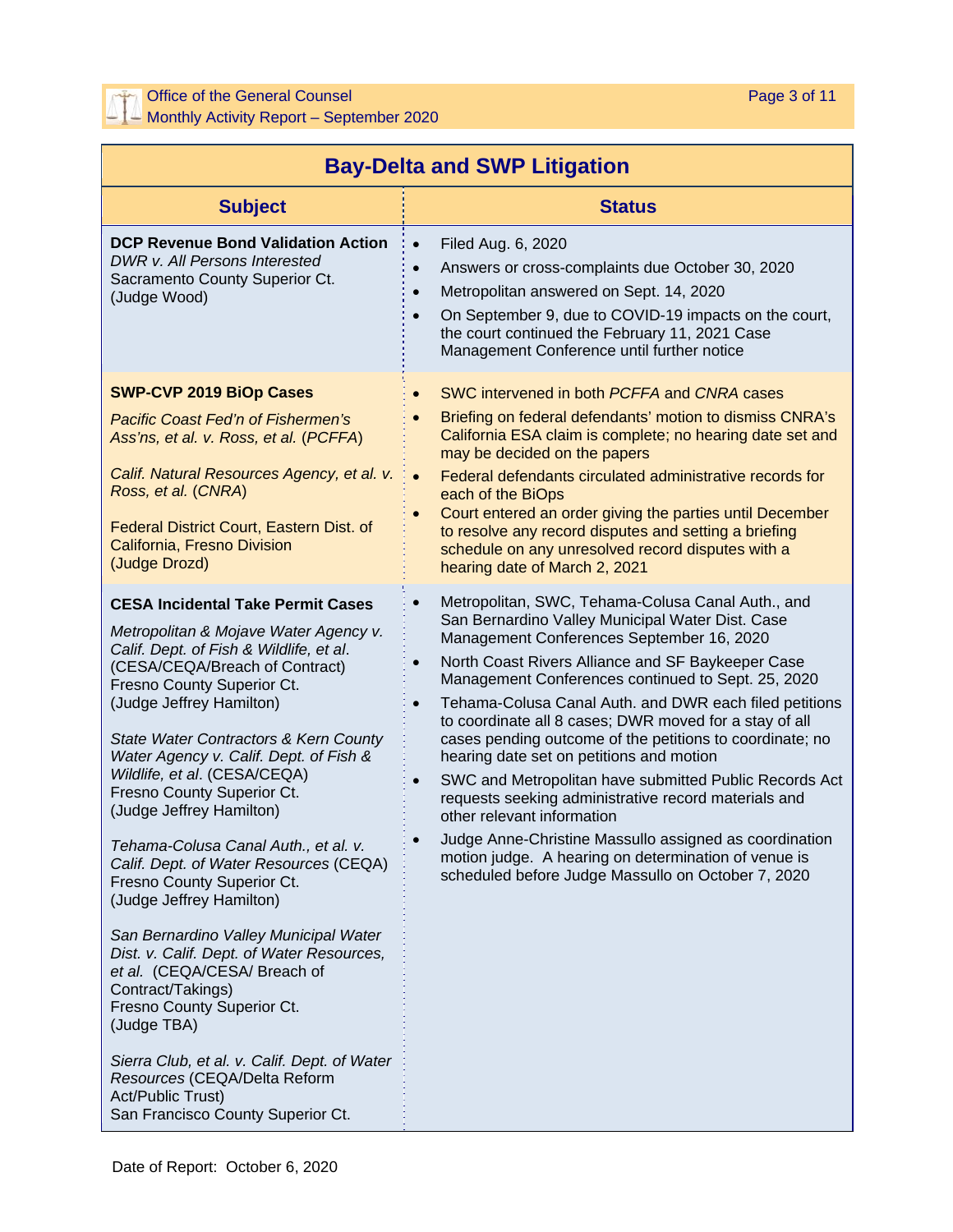| (Judge TBA)                                                                                                                                                                                                             |                                                                                             |
|-------------------------------------------------------------------------------------------------------------------------------------------------------------------------------------------------------------------------|---------------------------------------------------------------------------------------------|
| North Coast Rivers Alliance, et al. v.<br>Calif. Dept. of Water Resources<br>(CEQA/Delta Reform Act/Public Trust)<br>San Francisco County Superior Ct.<br>(Judge Cynthia Lee)                                           |                                                                                             |
| Central Delta Water Agency, et. al. v.<br>Calif. Dept. of Water Resources<br>(CEQA/Delta Reform Act/Public Trust/<br>Delta Protection Acts/Area of Origin)<br>Sacramento County Superior Ct.<br>(Judge James Arguelles) |                                                                                             |
| San Francisco Baykeeper, et al. v. Calif.<br>Dept. of Water Resources, et al.<br>(CEQA/CESA)<br>Alameda County Superior Ct.<br>(Judge Frank Roesch)                                                                     |                                                                                             |
|                                                                                                                                                                                                                         | <b>CDWR Environmental Impact Cases</b><br><b>Sacramento Superior Ct. Case No. JCCP 4942</b> |

# **Sacramento Superior Ct. Case No. JCCP 4942 (20 Coordinated Cases – 1 Validation; 17 CEQA; 2 CESA) (Judge Culhane)**

| <b>Subject</b>                                                                                                                        | <b>Status</b>                                                                                                                                                                                                                                                                                                                                                                                 |  |  |  |  |
|---------------------------------------------------------------------------------------------------------------------------------------|-----------------------------------------------------------------------------------------------------------------------------------------------------------------------------------------------------------------------------------------------------------------------------------------------------------------------------------------------------------------------------------------------|--|--|--|--|
| <b>Validation Action</b><br>DWR v. All Persons Interested<br><b>CEQA</b><br>17 cases<br><b>CESA/Incidental Take Permit</b><br>2 cases | Cases dismissed after DWR rescinded project approval,<br>bond resolutions, decertified the EIR, and CDFW<br>rescinded the CESA incidental take permit<br>January 10, 2020 – Nine motions for attorneys' fees and<br>costs denied in their entirety<br>Parties have appealed attorneys' fees and costs rulings<br>Parties preparing the record for appeal in advance of<br>briefing the merits |  |  |  |  |
| <b>Breach of Contract</b><br>City of Antioch v. DWR<br>Sacramento County Superior Ct. (Judge<br>De Alba)                              | Settlement reached to buy out the 1968 settlement<br>agreement for \$27 million<br>Antioch City Council approved<br>DWR received governor's office approval and executed<br>the settlement on July 30, 2020<br>Case dismissed based on Antioch's request to dismiss<br>with prejudice on August 17, 2020                                                                                      |  |  |  |  |

#### Page 4 of 11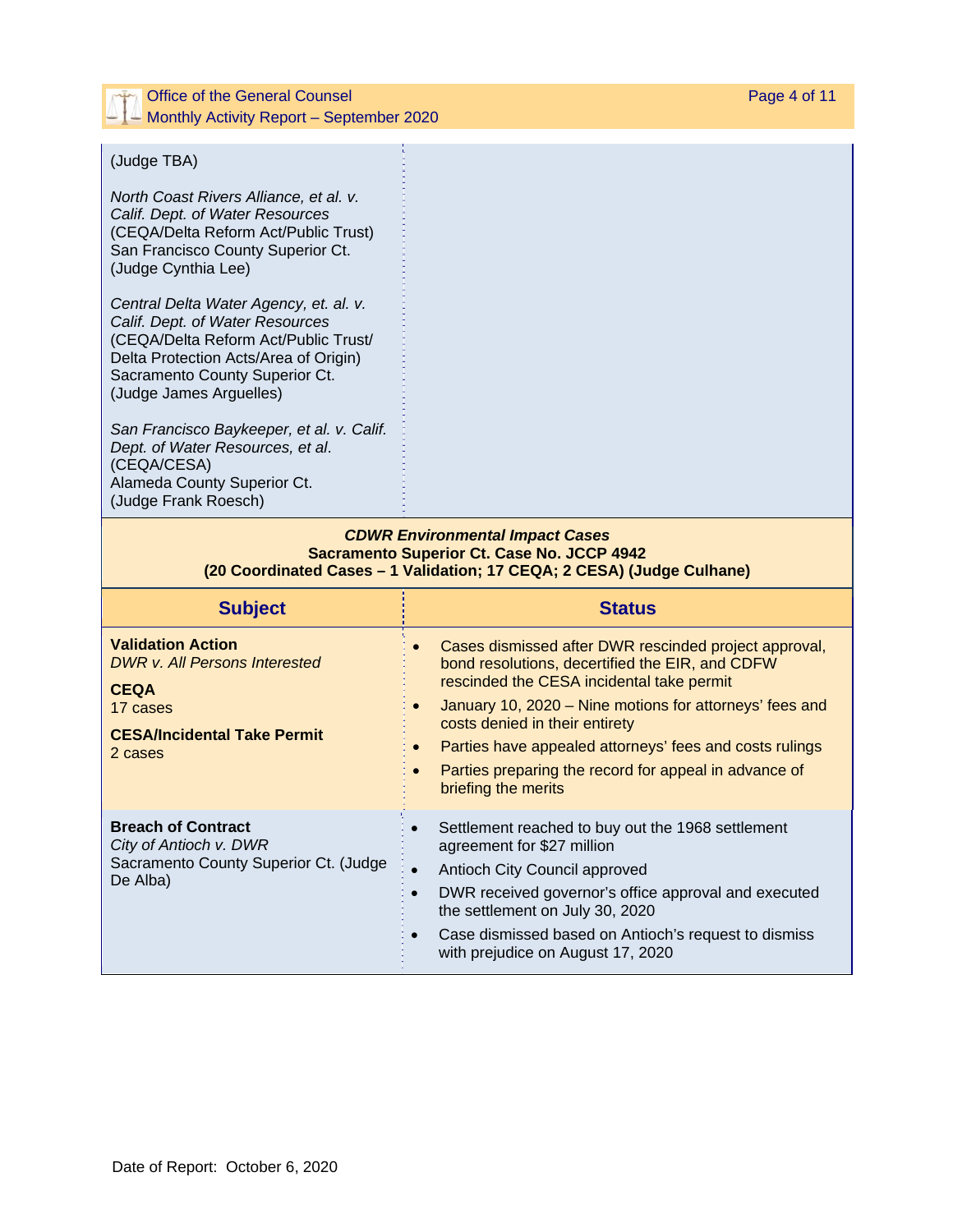

#### **Office of the General Counsel**  $\Box$  Monthly Activity Report – September 2020

| <b>Subject</b>                                                                                                                                                                                                                                                                                                                                                                                                                    | <b>Status</b>                                                                                                                                                                                                                                                                                                                                                                                                                                                                                                                                                                                                                                                                                                                                                                               |  |  |  |
|-----------------------------------------------------------------------------------------------------------------------------------------------------------------------------------------------------------------------------------------------------------------------------------------------------------------------------------------------------------------------------------------------------------------------------------|---------------------------------------------------------------------------------------------------------------------------------------------------------------------------------------------------------------------------------------------------------------------------------------------------------------------------------------------------------------------------------------------------------------------------------------------------------------------------------------------------------------------------------------------------------------------------------------------------------------------------------------------------------------------------------------------------------------------------------------------------------------------------------------------|--|--|--|
| <b>COA Addendum/</b><br><b>No-Harm Agreement</b><br><b>North Coast Rivers Alliance v. DWR</b><br>Sacramento County Superior Ct.<br>(Judge Gevercer)                                                                                                                                                                                                                                                                               | Plaintiffs allege violations of CEQA, Delta Reform Act &<br>$\bullet$<br>public trust doctrine<br><b>USBR Statement of Non-Waiver of Sovereign Immunity</b><br>$\bullet$<br>filed September 2019<br>Westlands Water District and North Delta Water Agency<br>granted leave to intervene<br><b>Metropolitan &amp; SWC Monitoring</b><br>$\bullet$<br>Deadline to prepare administrative record extended<br>September 23, 2020                                                                                                                                                                                                                                                                                                                                                                |  |  |  |
| <b>Delta Plan Amendments and Program</b><br><b>EIR</b><br>4 Consolidated Cases Sacramento<br>County Superior Ct. (Judge Earl)<br>North Coast Rivers Alliance, et al. v.<br>Delta Stewardship Council (lead case)<br>Central Delta Water Agency, et al. v.<br>Delta Stewardship Council<br>Friends of the River, et al. v. Delta<br>Stewardship Council<br>California Water Impact Network, et al.<br>v. Delta Stewardship Council | Cases challenge, among other things, the Delta Plan<br>$\bullet$<br>Updates recommending dual conveyance as the best<br>means to update the SWP Delta conveyance<br>infrastructure to further the coequal goals<br>Allegations relating to "Delta pool" water rights theory and<br>$\bullet$<br>public trust doctrine raise concerns for SWP and CVP<br>water supplies<br>Cases consolidated for pre-trial and trial under North<br>Coast Rivers Alliance v. Delta Stewardship Council<br>SWC granted leave to intervene<br>$\bullet$<br>Metropolitan supports SWC<br>Delta Stewardship Council has lodged the administrative<br>record<br>Parties stipulated that answers or motions to dismiss due<br>60 days after remittitur is issued in the Delta Stewardship<br><b>Council Cases</b> |  |  |  |
| <b>SWP Contract Extension Validation</b><br><b>Action</b><br><b>Sacramento County Superior Ct.</b><br>(Judge Culhane)<br>DWR v. All Persons Interested in the<br>Matter, etc.                                                                                                                                                                                                                                                     | DWR seeks a judgment that the Contract Extension<br>$\bullet$<br>amendments to the State Water Contracts are lawful<br>Metropolitan and 7 other SWCs filed answers in support of<br>$\bullet$<br>validity to become parties<br>Four answers filed in opposition denying validity on<br>$\bullet$<br>multiple grounds raised in affirmative defenses<br>Case deemed related to the two CEQA cases below and<br>$\bullet$<br>assigned to Judge Culhane                                                                                                                                                                                                                                                                                                                                        |  |  |  |
| <b>SWP Contract Extension CEQA Cases</b><br>Sacramento County Superior Ct.<br>(Judge Culhane)<br>North Coast Rivers Alliance, et al. v.<br><b>DWR</b><br>Planning & Conservation League, et al.<br>v. DWR                                                                                                                                                                                                                         | Petitions for writ of mandate alleging CEQA and Delta<br>$\bullet$<br>Reform Act violations filed on January 8 & 10, 2019<br>Deemed related to DWR's Contract Extension Validation<br>$\bullet$<br>Action and assigned to Judge Culhane<br>Administrative Record completed<br>$\bullet$<br>DWR filed its answers on Sept. 28, 2020<br>$\bullet$                                                                                                                                                                                                                                                                                                                                                                                                                                             |  |  |  |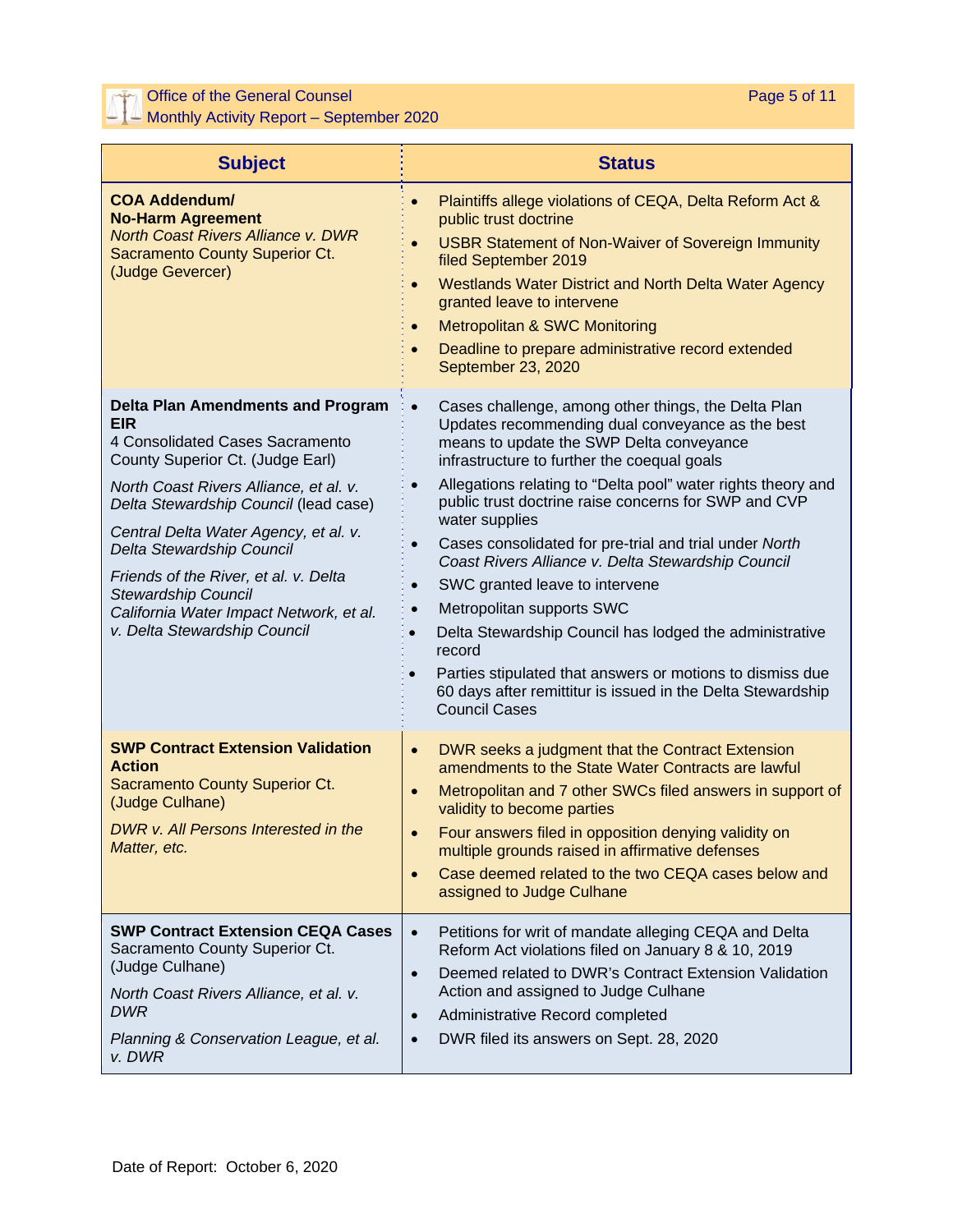

#### **Office of the General Counsel**  $\Box$  Monthly Activity Report – September 2020

| <b>Subject</b>                                                                                                                                                        | <b>Status</b>                                                                                                                                                                                                                                                                                                                                 |
|-----------------------------------------------------------------------------------------------------------------------------------------------------------------------|-----------------------------------------------------------------------------------------------------------------------------------------------------------------------------------------------------------------------------------------------------------------------------------------------------------------------------------------------|
| <b>Delta Conveyance Project</b><br>Central Delta Water Agency, et al. v.<br><b>DWR</b><br><b>Sacramento County Superior Ct.</b><br>(Judge Chang)                      | <b>Filed Aug. 10, 2020</b><br>Plaintiffs Central Delta Water Agency, South Delta Water<br>Agency and Local Agencies of the North Delta<br>One cause of action alleging that DWR's adoption of an Initial<br>Study/Mitigated Negative Declaration (IS/MND) for soil<br>explorations needed for the Delta Conveyance Project violates<br>: CEQA |
| <b>Water Management Tools Contract</b><br><b>Amendment</b><br>California Water Impact Network et al. v.<br>DWR<br>Sacramento County Superior Ct.<br>(Judge Arguelles) | Filed Sept. 28, 2020<br>CWIN and Aqualliance allege one cause of action for<br>violation of CEQA                                                                                                                                                                                                                                              |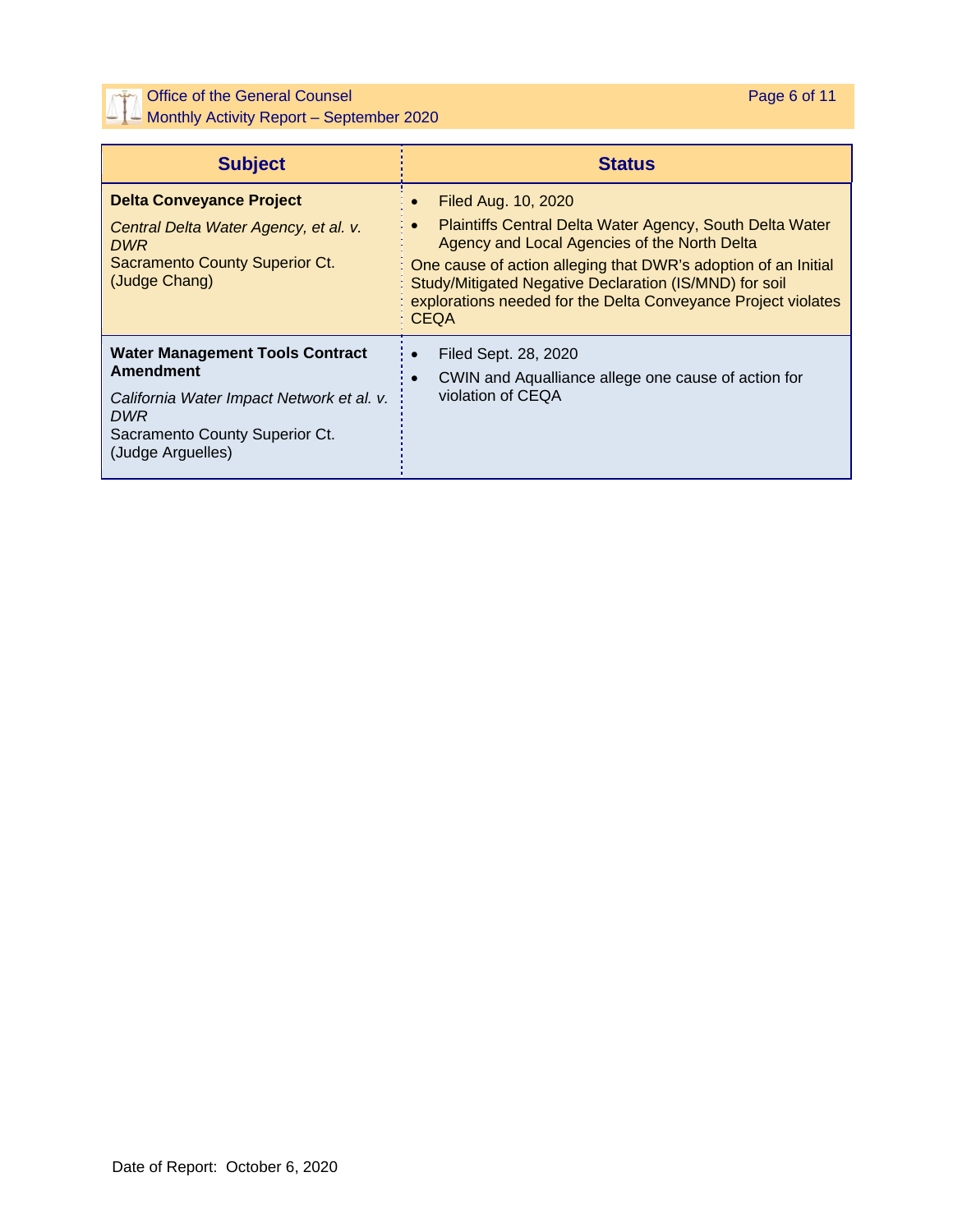| San Diego County Water Authority v. Metropolitan, et al. |                       |                                                                                                                                                                                                                                                                                                                                                                                  |  |
|----------------------------------------------------------|-----------------------|----------------------------------------------------------------------------------------------------------------------------------------------------------------------------------------------------------------------------------------------------------------------------------------------------------------------------------------------------------------------------------|--|
| <b>Cases</b>                                             | <b>Date</b>           | <b>Status</b>                                                                                                                                                                                                                                                                                                                                                                    |  |
| 2010, 2012                                               | July 30               | Hearing on proposed judgment and writ.                                                                                                                                                                                                                                                                                                                                           |  |
|                                                          | July 31               | Tentative judgment and writ issued by the court. Transmitted to the<br>Board on August 3.                                                                                                                                                                                                                                                                                        |  |
|                                                          | August 13-14          | Final judgment and writ issued. Transmitted to the Board on August 17.                                                                                                                                                                                                                                                                                                           |  |
|                                                          | August 28,<br>Sept. 1 | SDCWA and Metropolitan filed memoranda of costs.                                                                                                                                                                                                                                                                                                                                 |  |
|                                                          | Sept. 11              | Metropolitan filed notice of appeal of judgment and writ.                                                                                                                                                                                                                                                                                                                        |  |
|                                                          | Sept. 14, 16          | Metropolitan filed motion to strike SDCWA's costs memorandum, and<br>SDCWA filed motion to strike or tax Metropolitan's costs memorandum.                                                                                                                                                                                                                                        |  |
|                                                          | Nov. 12               | Hearing on prevailing party, if any, as to attorneys' fees.                                                                                                                                                                                                                                                                                                                      |  |
|                                                          | Jan. 12, 2021         | Hearing on motions to strike or tax costs memoranda.                                                                                                                                                                                                                                                                                                                             |  |
| 2014, 2016                                               | August 25             | Hearing on SDCWA's motions to lift stays and file amended<br>petitions/complaints.                                                                                                                                                                                                                                                                                               |  |
|                                                          | August 27             | Court granted SDCWA's motions. Ruling transmitted to the Board on<br>August 28.                                                                                                                                                                                                                                                                                                  |  |
|                                                          | August 28             | SDCWA served first amended (2014) and second amended (2016)<br>petitions/complaints.                                                                                                                                                                                                                                                                                             |  |
|                                                          | Sept. 28              | Metropolitan filed demurrers and motions to strike portions of the<br>amended petitions/complaints.                                                                                                                                                                                                                                                                              |  |
|                                                          | Sept. 28-29           | Member agencies City of Torrance, Eastern Municipal Water District,<br>Foothill Municipal Water District, Las Virgenes Municipal Water District,<br>Three Valleys Municipal Water District, Municipal Water District of<br>Orange County, West Basin Municipal Water District, and Western<br>Municipal Water District filed joinders to the demurrers and motions to<br>strike. |  |
|                                                          | Feb. 10, 2021         | Hearing on demurrers and motions to strike.                                                                                                                                                                                                                                                                                                                                      |  |
| 2017                                                     | July 23               | Dismissal without prejudice entered.                                                                                                                                                                                                                                                                                                                                             |  |
| 2018                                                     | July 28               | Parties filed a stipulation and application to designate the case complex<br>and related to the 2010-2017 cases, and to assign the case to Judge<br>Massullo's court.                                                                                                                                                                                                            |  |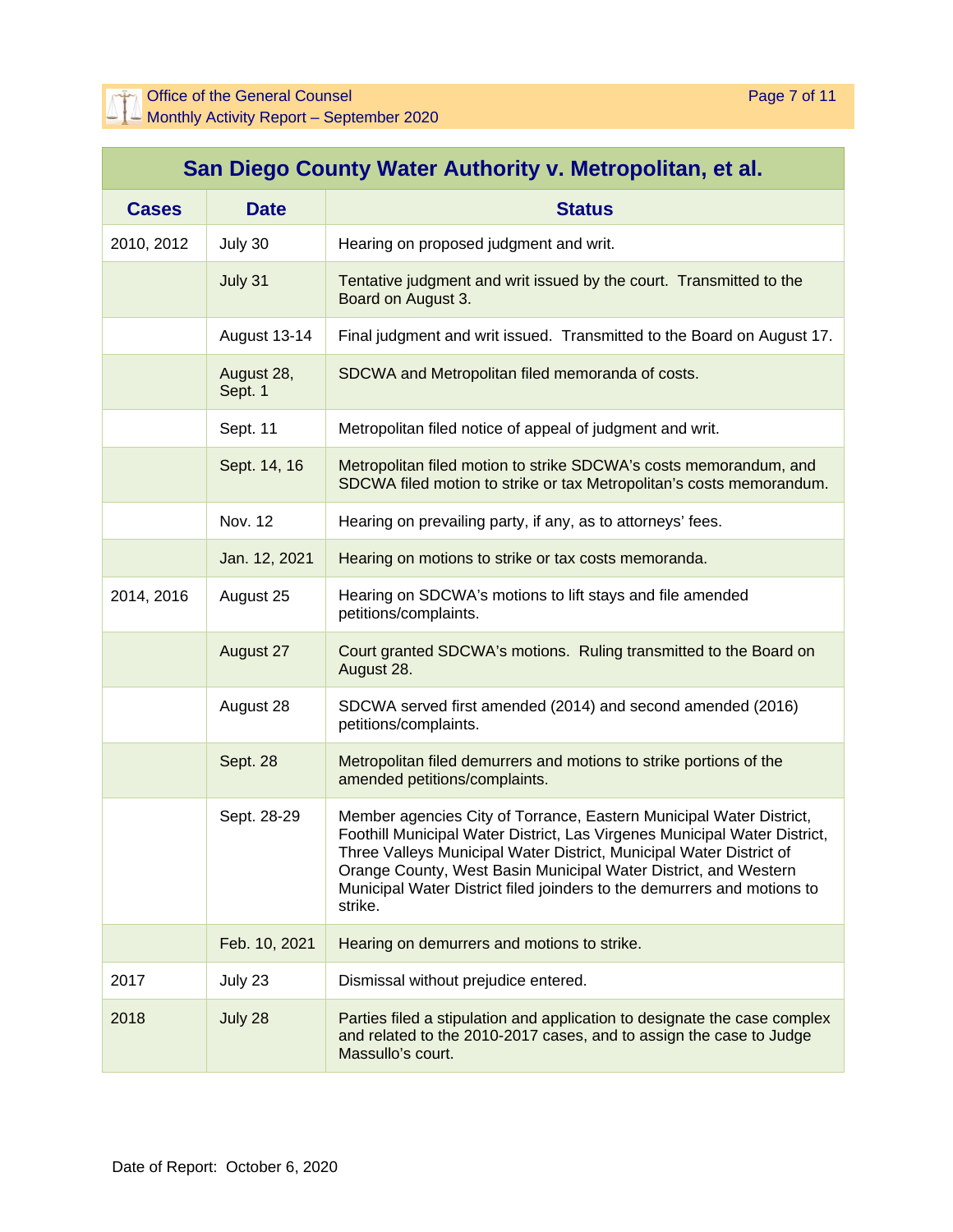

#### Office of the General Counsel Monthly Activity Report – September 2020

| <b>Outside Counsel Agreements</b>                                |                                                                                                  |                         |                                 |                                   |  |
|------------------------------------------------------------------|--------------------------------------------------------------------------------------------------|-------------------------|---------------------------------|-----------------------------------|--|
| <b>Firm Name</b>                                                 | <b>Matter Name</b>                                                                               | <b>Agreement</b><br>No. | <b>Effective</b><br><b>Date</b> | <b>Contract</b><br><b>Maximum</b> |  |
| Andrade Gonzalez<br><b>LLP</b>                                   | MWD v DWR, CDFW and CDNR<br>Incidental Take Permit (ITP)<br><b>CESA/CEQA/Contract Litigation</b> | 185894                  | 07/20                           | \$100,000                         |  |
| Aleshire & Wynder                                                | Oil, Mineral and Gas Leasing                                                                     | 174613                  | 08/18                           | \$50,000                          |  |
| Atkinson Andelson<br>Loya Ruud & Romo                            | <b>Employee Relations</b>                                                                        | 59302                   | 04/04                           | \$1,159,763                       |  |
|                                                                  | MWD v. Collins                                                                                   | 185892                  | 06/20                           | \$60,000                          |  |
|                                                                  | MWD Drone and Airspace Issues                                                                    | 193452                  | 08/20                           | \$50,000                          |  |
| Best, Best & Krieger                                             | Navajo Nation v. U.S. Department of the<br>Interior, et al.                                      | 54332                   | 05/03                           | \$185,000                         |  |
|                                                                  | Iron Mountain SMARA (Surface Mining<br>and Reclamation Act)                                      | 158043                  | 07/17                           | \$250,000                         |  |
|                                                                  | Bay-Delta Conservation Plan/Delta<br>Conveyance Project (with SWCs)                              | 170697                  | 08/17                           | \$500,000                         |  |
|                                                                  | <b>Environmental Compliance Issues</b>                                                           | 185888                  | 05/20                           | \$50,000                          |  |
| Blooston,<br>Mordkofsky,<br>Dickens, Duffy &<br>Prendergast, LLP | FCC and Communications Matters                                                                   | 110227                  | 11/10                           | \$100,000                         |  |
| Burke, Williams &<br>Sorensen, LLP                               | Real Property - General                                                                          | 180192                  | 01/19                           | \$100,000                         |  |
|                                                                  | CA WaterFix Validation Litigation                                                                | 180196                  | 12/18                           | \$100,000                         |  |
|                                                                  | Labor and Employment Matters                                                                     | 180207                  | 04/19                           | \$50,000                          |  |
|                                                                  | <b>General Real Estate Matters</b>                                                               | 180209                  | 08/19                           | \$50,000                          |  |
|                                                                  | Delta Conveyance Project Validation<br>Action                                                    | 185893                  | 07/20                           | \$100,000                         |  |
| Law Office of Alexis<br>S.M. Chiu*                               | <b>Bond Counsel</b>                                                                              | 174595                  | 07/18                           | N/A                               |  |
| Cislo & Thomas LLP                                               | <b>Intellectual Property</b>                                                                     | 170703                  | 08/17                           | \$50,000                          |  |
| Curls Bartling P.C.*                                             | <b>Bond Counsel</b>                                                                              | 174596                  | 07/18                           | N/A                               |  |
| Duane Morris LLP                                                 | <b>SWRCB Curtailment Process</b>                                                                 | 138005                  | 09/14                           | \$615,422                         |  |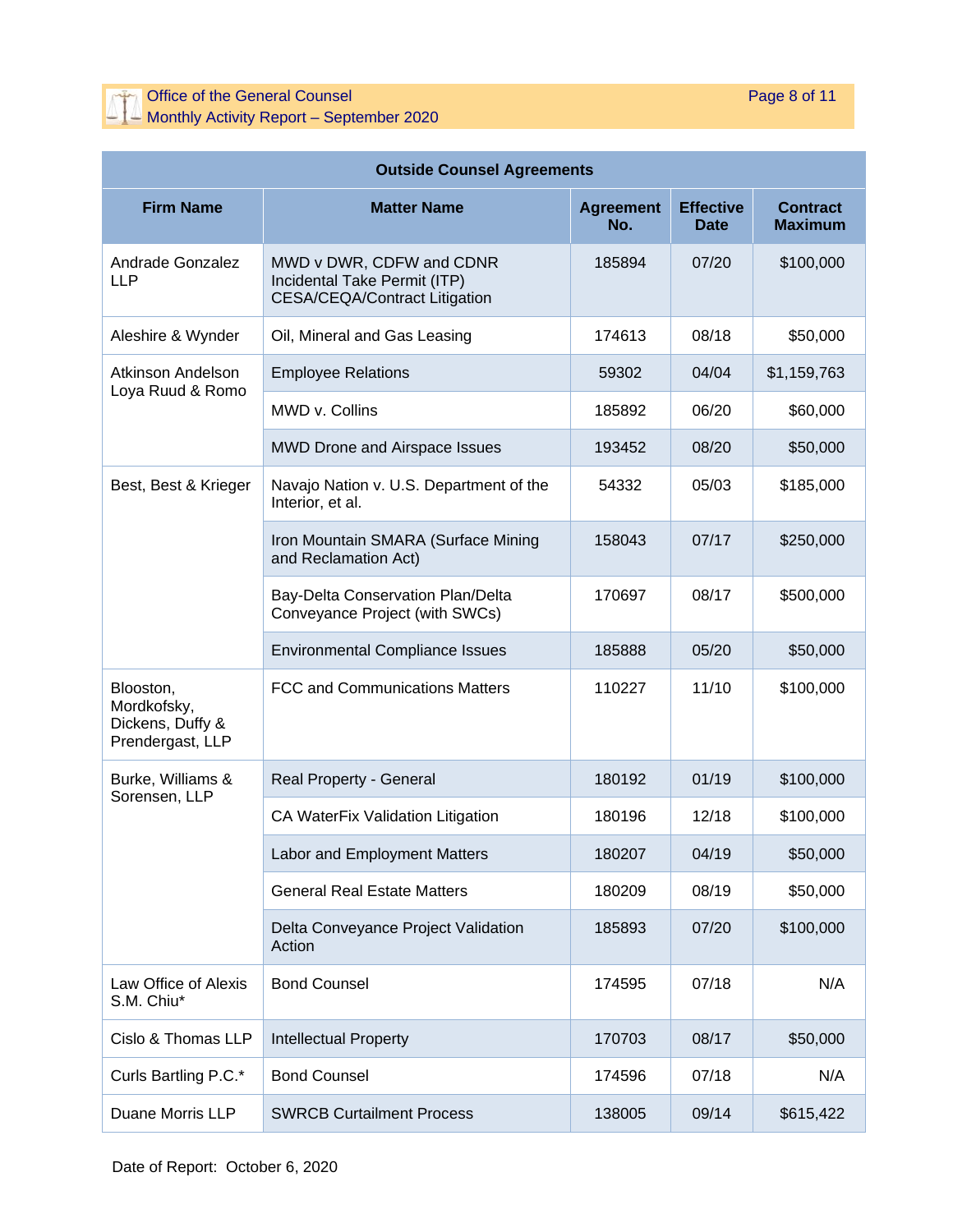

# **Office of the General Counsel**

### Page 9 of 11

Monthly Activity Report – September 2020

| <b>Outside Counsel Agreements</b>                    |                                                                                 |                         |                                 |                                   |  |
|------------------------------------------------------|---------------------------------------------------------------------------------|-------------------------|---------------------------------|-----------------------------------|--|
| <b>Firm Name</b>                                     | <b>Matter Name</b>                                                              | <b>Agreement</b><br>No. | <b>Effective</b><br><b>Date</b> | <b>Contract</b><br><b>Maximum</b> |  |
| Duncan, Weinberg,<br>Genzer & Pembroke<br>PC         | Power Issues                                                                    | 6255                    | 09/95                           | \$3,175,000                       |  |
| Ellison, Schneider,<br>Harris & Donlan               | <b>Colorado River Issues</b>                                                    | 69374                   | 09/05                           | \$175,000                         |  |
|                                                      | <b>Issues re SWRCB</b>                                                          | 84457                   | 06/07                           | \$200,000                         |  |
| <b>Haden Law Office</b>                              | Real Property Matters re Agricultural Land                                      | 180194                  | 01/19                           | \$50,000                          |  |
| Hanson Bridgett LLP                                  | SDCWA v. MWD                                                                    | 124103                  | 03/12                           | \$1,100,000                       |  |
|                                                      | <b>Finance Advice</b>                                                           | 158024                  | 12/16                           | \$100,000                         |  |
|                                                      | Deferred Compensation/HR                                                        | 170706                  | 10/17                           | \$300,000                         |  |
|                                                      | Food and Water Watch v. MWD                                                     | 174612                  | 09/18                           | \$200,000                         |  |
|                                                      | <b>Tax Issues</b>                                                               | 180200                  | 04/19                           | \$50,000                          |  |
| Hawkins Delafield &<br>Wood LLP*                     | <b>Bond Counsel</b>                                                             | 174601                  | 07/18                           | N/A                               |  |
| Horvitz & Levy                                       | SDCWA v. MWD                                                                    | 124100                  | 02/12                           | \$600,000                         |  |
|                                                      | General Appellate Advice                                                        | 146616                  | 12/15                           | \$100,000                         |  |
|                                                      | Food and Water Watch v. MWD Appeal                                              | 185862                  | 09/19                           | \$60,000                          |  |
| Hunt Ortmann Palffy<br>Nieves Darling &<br>Mah, Inc. | <b>Construction Contracts/COVID-19</b><br>Emergency                             | 185883                  | 03/20                           | \$40,000                          |  |
| <b>Internet Law Center</b>                           | <b>HR Matter</b>                                                                | 174603                  | 05/18                           | \$60,000                          |  |
| Jackson Lewis P.C.                                   | <b>Employment: Department of Labor Office</b><br>of Contract Compliance (OFCCP) | 137992                  | 02/14                           | \$45,000                          |  |
| Kegel, Tobin &<br><b>Truce</b>                       | Workers' Compensation                                                           | 180206                  | 06/19                           | \$100,000                         |  |
| Lesnick Prince &<br>Pappas LLP                       | Topock/PG&E's Bankruptcy                                                        | 185859                  | 10/19                           | \$30,000                          |  |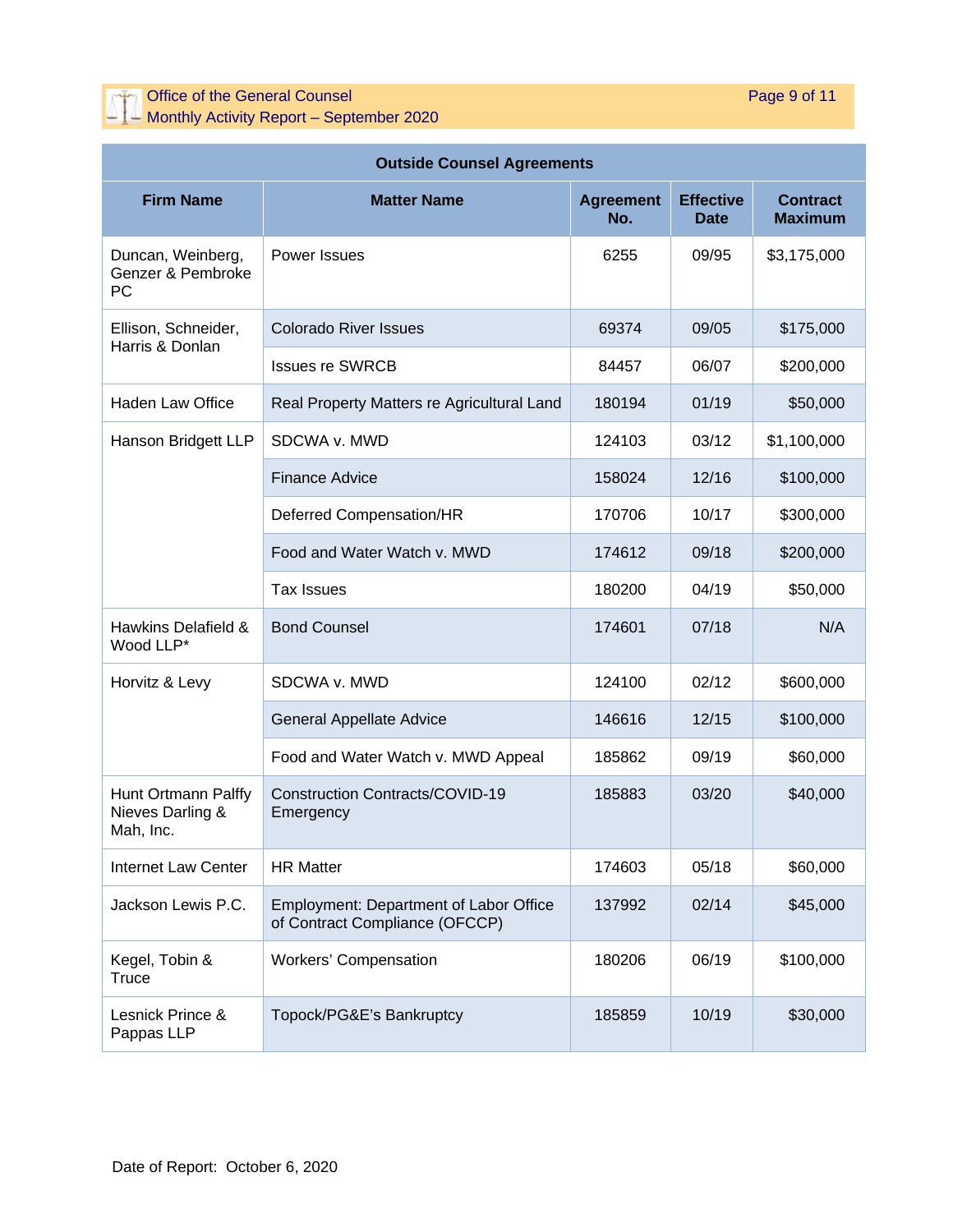

#### Office of the General Counsel Monthly Activity Report – September 2020

| <b>Outside Counsel Agreements</b>            |                                                                                           |                         |                                 |                                   |  |
|----------------------------------------------|-------------------------------------------------------------------------------------------|-------------------------|---------------------------------|-----------------------------------|--|
| <b>Firm Name</b>                             | <b>Matter Name</b>                                                                        | <b>Agreement</b><br>No. | <b>Effective</b><br><b>Date</b> | <b>Contract</b><br><b>Maximum</b> |  |
| Liebert Cassidy                              | Labor and Employment                                                                      | 158032                  | 02/17                           | \$201,444                         |  |
| Whitmore                                     | <b>EEO</b> Investigations                                                                 | 180193                  | 01/19                           | \$100,000                         |  |
|                                              | <b>FLSA Audit</b>                                                                         | 180199                  | 02/19                           | \$50,000                          |  |
|                                              | <b>EEO</b> Investigation                                                                  | 180205                  | 05/19                           | \$50,000                          |  |
| Manatt, Phelps &                             | In Re Tronox Incorporated                                                                 | 103827                  | 08/09                           | \$540,000                         |  |
| <b>Phillips</b>                              | SDCWA v. MWD rate litigation                                                              | 146627                  | 06/16                           | \$2,900,000                       |  |
| <b>Meyers Nave Riback</b><br>Silver & Wilson | OCWD v. Northrop Corporation                                                              | 118445                  | 07/11                           | \$2,300,000                       |  |
|                                              | IID v. MWD                                                                                | 185900                  | 08/20                           | \$100,000                         |  |
| Morgan, Lewis &<br><b>Bockius</b>            | SDCWA v. MWD                                                                              | 110226                  | 07/10                           | \$8,750,000                       |  |
| Nixon Peabody LLP*                           | <b>Bond Counsel</b>                                                                       | 174600                  | 07/18                           | N/A                               |  |
| Olson Remcho LLP                             | Government Law                                                                            | 131968                  | 07/14                           | \$200,000                         |  |
|                                              | <b>Ethics Office</b>                                                                      | 170714                  | 01/18                           | \$350,000                         |  |
| <b>Quinn Emanuel</b><br>Urquhart & Sullivan  | Appellate                                                                                 | 174598                  | 04/18                           | \$100,000                         |  |
| Ryan & Associates                            | Leasing Issues                                                                            | 43714                   | 06/01                           | \$100,000                         |  |
| Seyfarth Shaw LLP                            | <b>HR Litigation</b>                                                                      | 185863                  | 12/19                           | \$250,000                         |  |
| <b>Stradling Yocca</b><br>Carlson & Rauth*   | <b>Bond Counsel</b>                                                                       | 174599                  | 07/18                           | N/A                               |  |
|                                              | <b>Financial Disclosure</b>                                                               | 185880                  | 06/21                           | N/A                               |  |
| <b>Theodora Oringher</b>                     | OHL USA, Inc. v. MWD                                                                      | 185854                  | 09/19                           | \$700,000                         |  |
| PC                                           | <b>Construction Contracts - General</b><br><b>Conditions Update</b>                       | 185896                  | 07/20                           | \$50,000                          |  |
| Thomas Law Group                             | MWD v. DWR, CDFW, CDNR - Incidental<br>Take Permit (ITP) CESA/CEQA/Contract<br>Litigation | 185891                  | 05/20                           | \$100,000                         |  |
| Thompson Coburn<br><b>LLP</b>                | FERC Representation re Colorado River<br><b>Aqueduct Electrical Transmission System</b>   | 122465                  | 12/11                           | \$100,000                         |  |